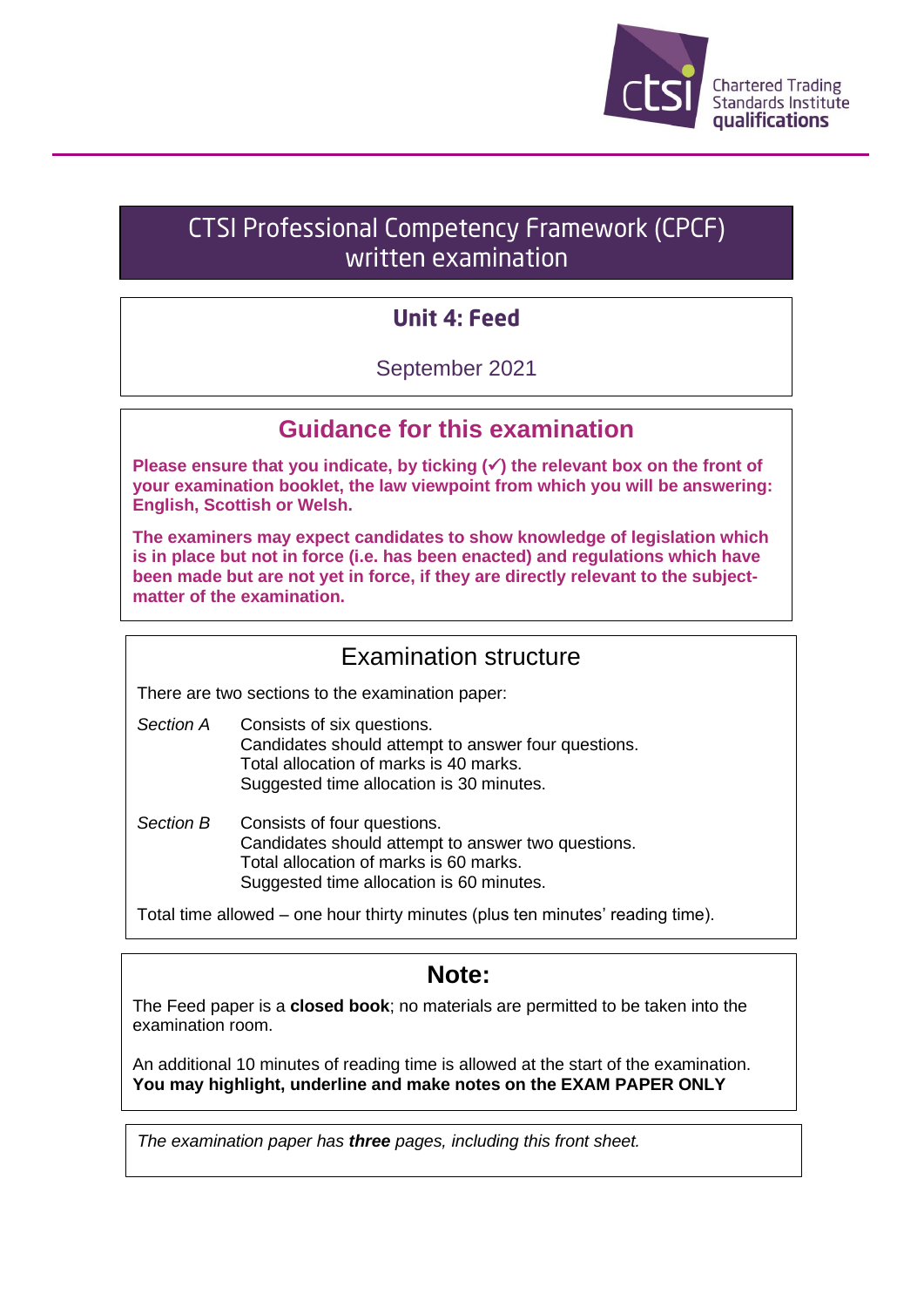**Time:** 14:00 – 15:30 **Max:** 100 marks

**Exam:** Unit 4: Feed **Exam cycle:** September 2021

**Date:** 15 September 2021 **Reading time:** 10 minutes

### **Section A Candidates should attempt to answer four questions. Each question carries ten marks. Total: 40 marks.**

- 1. Manufacturers of feed must comply with Annex II of Regulation (EC) 183/2005. Good manufacturing starts with good manufacturing process (GMP) and the adoption of pre-requisite requirements for safe feed production. Explain what should be included as part of this good manufacturing process. (10 marks)
- 2. Article 13 of Regulation (EC) 767/2009 lays down the principles for the labelling and presentation of feed materials and compound feeds, with regards claims. Explain what these principles are.

(10 marks)

3. Compare and contrast responsibilities and roles of all those involved in the regulation of feed safety.

(10 marks)

- 4. Explain what you would expect to see included in a HACCP plan for a raw pet food manufacturer. (10 marks)
- 5. You are contacted by a local business that intends to start to grow strawberries for sale to the public. Explain the rules applicable for the primary production of food, as laid down in Annex I of Regulation (EC) No 852/2004.

(10 marks)

6. Article 18 of Regulation (EC) 178/2002 sets down the principles for traceability. Explain these principles and their relevance for feed safety.

(10 marks)

**Section A total of 40 marks.**

**End of Section A.**